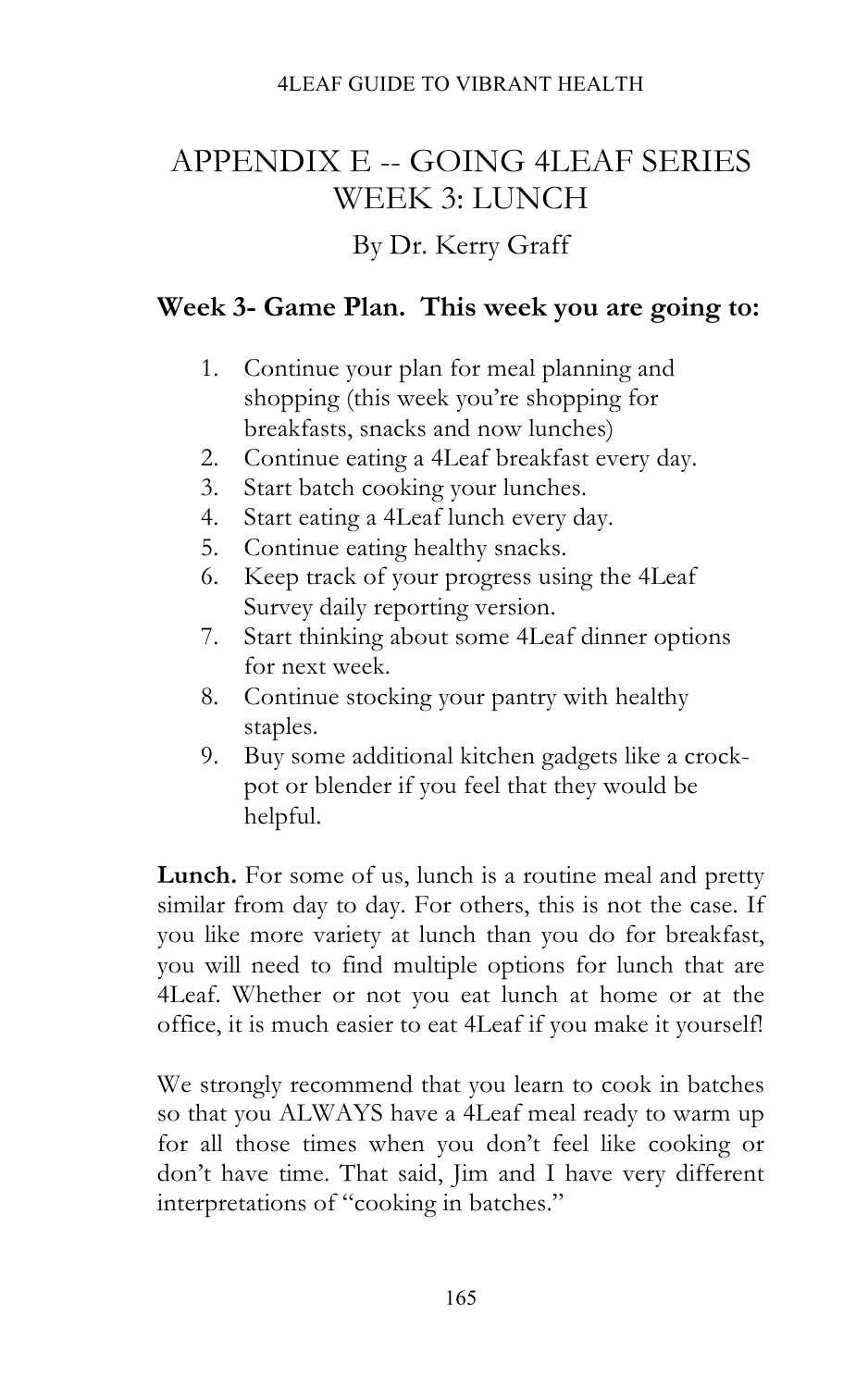**The Jim Hicks Way of "cooking in batches"**: Jim lives alone and doesn't have a lot of cooking experience, so if he can eat 4Leaf, you really have no excuse. He has a routine meal that he calls his *Sailors Daily Lunch* (*or Dinner)*. It basically includes a medley of grains and legumes that he cooks about once every two weeks. He then packages them in ten, one-serving plastic containers, putting eight of them in the freezer and the other two in the fridge. After using one or two from the fridge, he replaces them from the freezer; therefore, he always has the base of his go-to lunch ready to heat up quickly.

The remainder of the meal consists of vegetables or greens that he cooks slightly on top of the rice/beans as they are heated in the microwave. Finally, he adds an assortment of raw fruit and/or veggies on top. Although this regimen may sound boring, he insists that it is not and that he really looks forward to eating this meal every single time. Depending on season, the possible combinations are endless. His method depends on the fact that he has a microwave available. This works for him. It may or may not work for you.

You can also find his *Sailors Daily Lunch or Dinner* under Recipes at 4leafprogram.com

**The Kerry Graff Way of "cooking in batches":** I work fulltime and have kids, so my life is crazy busy. But I really love to cook and especially like to try out new recipes. So, every weekend I make a large pot of soup AND a large bean or grain-based salad that will last for several lunches. This allows me to have a 4Leaf meal ready quickly as I dart home from work for lunch and to let the dog out. I can also pack any of these to eat at work if I know I won't make it home for lunch, but my dog will be a bit desperate for her potty break. Here are a few of my "go to" lunches: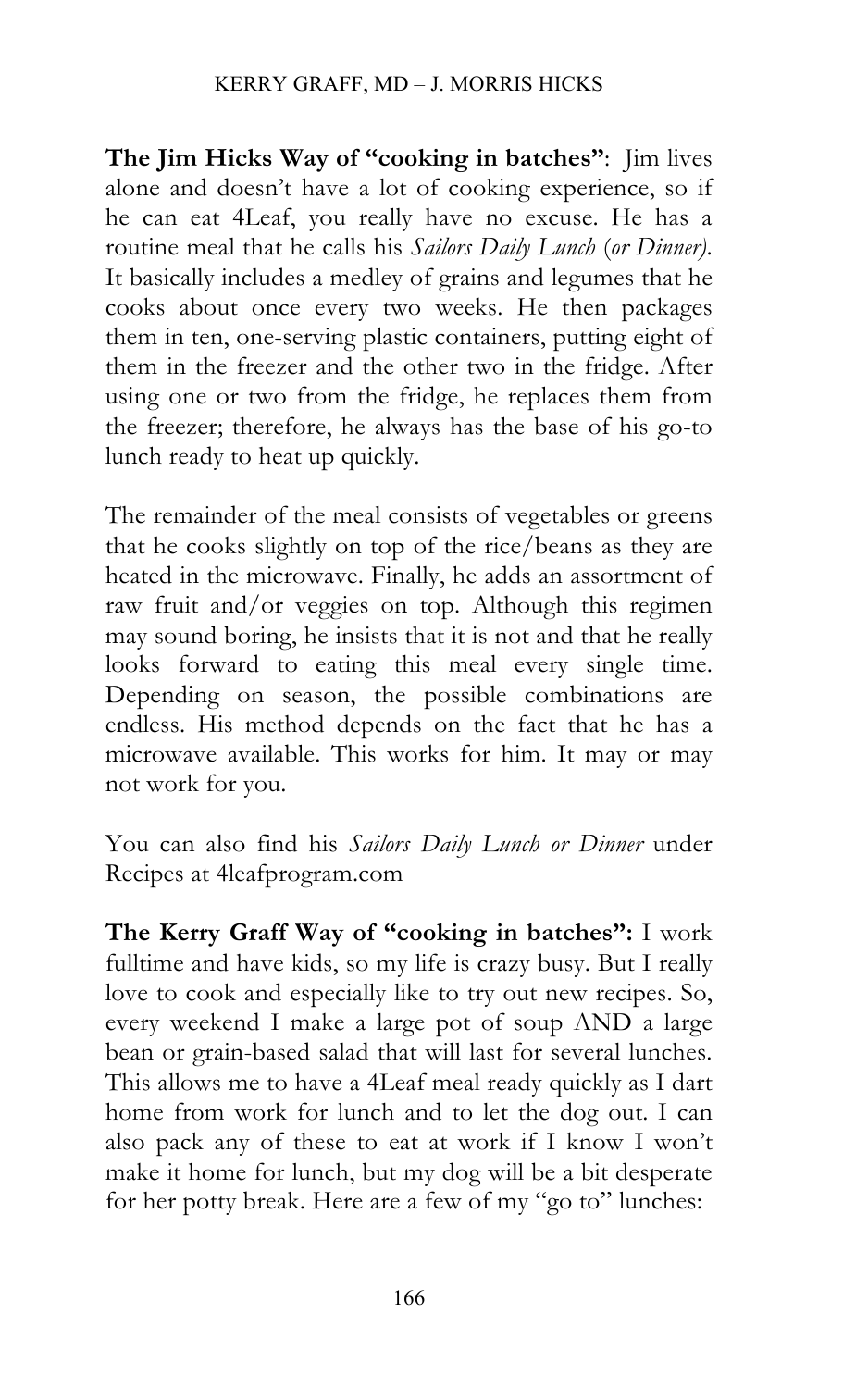### Black Bean and Corn Salad

- 1/3 cup fresh lime juice
- 1 clove garlic, minced
- 1 teaspoon salt
- 1/8 teaspoon red pepper flakes
- 2 (15oz) cans of black beans rinsed and drained
- 1  $\frac{1}{2}$  cups frozen corn kernels, thawed
- 1 avocado-diced
- 1 red pepper, chopped
- 1 cup cherry tomatoes, cut in quarters
- 6 green onions, sliced thinly
- $\frac{1}{4}$  cup (or more) fresh cilantro

Mix lime juice, garlic, salt and red pepper flakes in a small jar.

In a large bowl, combine all the other ingredients. Pour the lime dressing over the salad and toss. Serve alone or over greens.

## Tabouli Salad

- 1 cup of dry bulgar
- 1 lemon
- 1 large clove of garlic, minced
- 1 teaspoon dried mint
- $\frac{3}{4}$  teaspoon salt
- 4 green onions, sliced thinly
- 1 1/2 cups of cherry tomatoes, cut in quarters
- 1 cucumber, seeded and diced
- 1 (15oz) can of chickpeas, rinsed and drained
- A ton of chopped parsley--at least 1 large bunch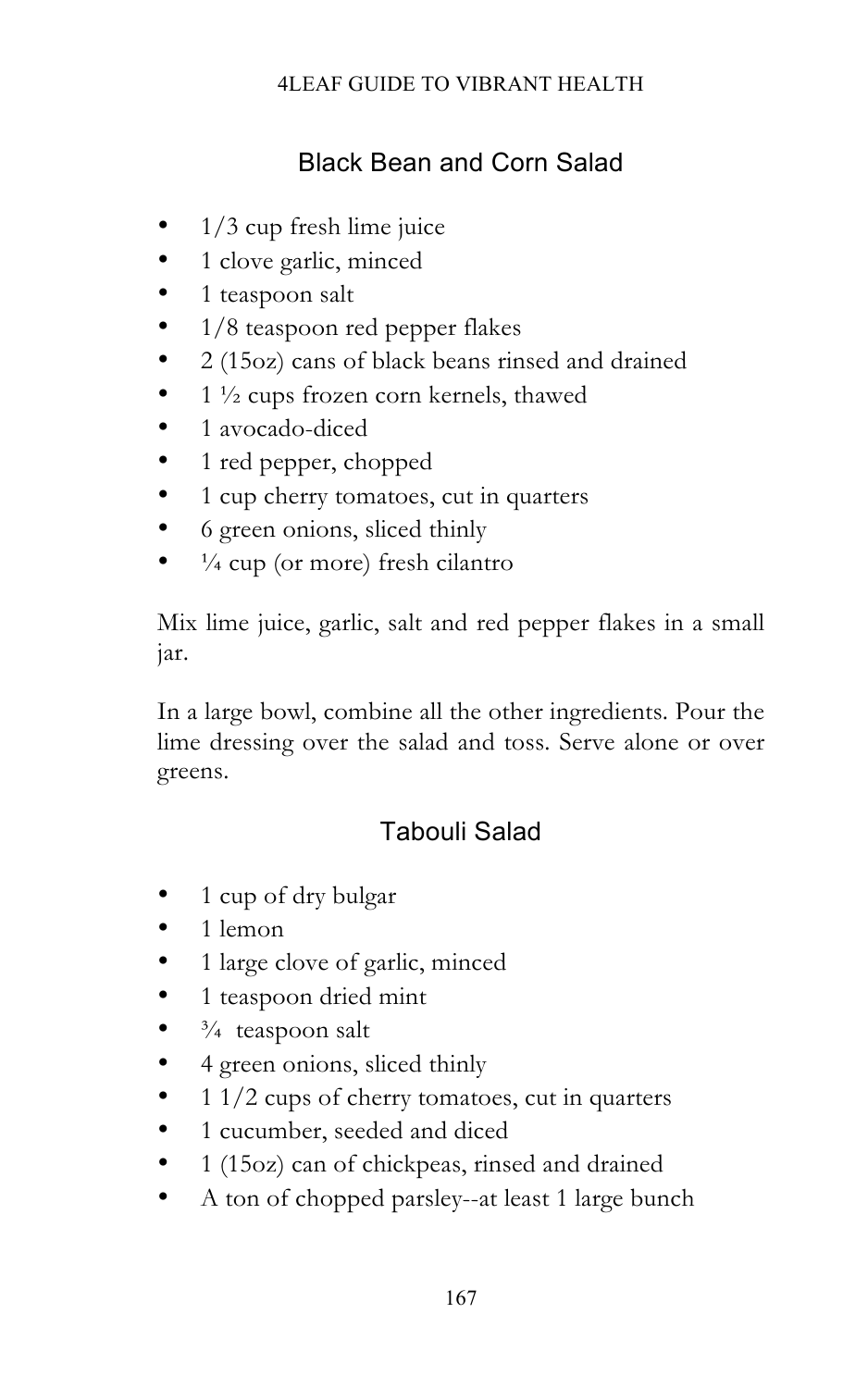Boil 1 cup of water and pour over the bulgar to soak until soft (about 20 minutes). While this is soaking, juice the lemon and mix with the garlic, mint and salt. Chop up all the vegetables. Pour any residual water off the bulgar and add the lemon juice mixture. Add the veggies. Mix well. Chill and serve.

### Quick Greens and Beans

- 1 large head of escarole, washed and chopped
- 2 cloves of garlic, minced
- 1 medium onion, chopped
- 6 cups of vegetable broth
- 1 (15oz) can of cannellini beans
- $\frac{1}{2}$  teaspoon dried red pepper flakes
- Salt to taste

Heat a large pot over medium heat. Add the onion to the dry pot and stir for a minute or so until the onion starts to turn a little brown. Continue to sauté the onion in small amounts of vegetable broth until the onion starts to soften. Add the garlic and continue to sauté, adding just enough broth to keep it from sticking. When the onion is translucent, add the red pepper flakes, vegetable broth, beans and escarole. Cook for about 15 minutes. Add salt to taste.

Another of my favorite lunches is whole wheat pita bread stuffed with roasted red pepper hummus, sliced cucumber, tomatoes, black olives and spinach. I also always have on hand at home a few store-bought soups that are 4Leaf. Favorites are Amy's organic lentil vegetable soup and black bean soup.

If you have a Wegmans grocery store near you, and I sincerely hope that you do, they make three prepared